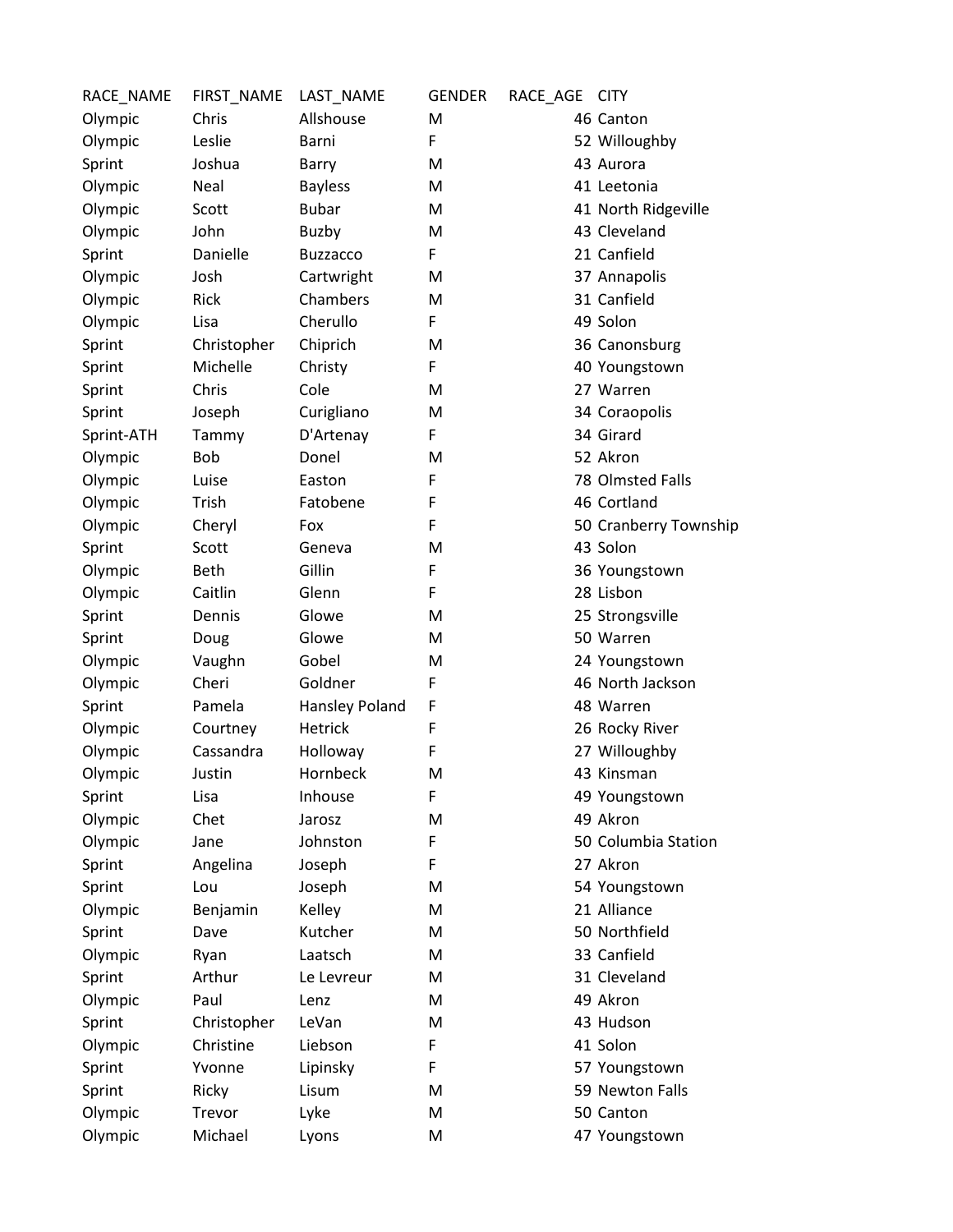| Olympic     | Matthew         | Machingo         | M |
|-------------|-----------------|------------------|---|
| Olympic     | Rachel          | Markwell         | F |
| Olympic     | Chris           | Martino          | M |
| Sprint      | Molly           | Marunowski       | F |
| Olympic     | Curtis          | Masters          | M |
| Olympic     | Dan             | McCray           | M |
| Olympic     | Steven          | McGowan          | M |
| Olympic     | Pamela          | McGowan          | F |
| Olympic     | Traci           | McKenna          | F |
| Sprint      | David           | McMurray         | M |
| Olympic     | <b>DAVID</b>    | <b>MICHALSKY</b> | M |
| Olympic     | <b>Benedict</b> | Miralia          | M |
| Sprint      | Patricia        | Morrison         | F |
| Olympic     | Kelley          | Morrone          | F |
| Olympic     | <b>Blake</b>    | Oatey            | M |
| Olympic     | Lawrence        | Oswick           | M |
| Olympic     | Amy             | Pagac            | F |
| Sprint-CLY  | Jim             | Paris            | M |
| Olympic     | Andrew          | Pinney           | M |
| Olympic     | Gabriel         | Piriz            | M |
| Sprint      | Erica           | Pitlik Csaki     | F |
| Sprint      | Mike(TEAM)      | Prokop           | M |
| Olympic     | Mary            | Reed             | F |
| Sprint      | Bryan           | Renner           | M |
| Olympic     | Scott           | Ricciardi DC     | M |
| Olympic     | Lyman           | Ringbloom        | M |
| Olympic     | Helen           | Rodriguez        | F |
| Olympic     | Michael         | Rosteck          | M |
| Olympic-ATH | Kim             | Ruble            | F |
| Olympic     | Justin          | Setty            | M |
| Olympic     | Patrick         | Sirpilla         | M |
| Sprint      | Nancy           | Slifkin          | F |
| Olympic-CLY | Stacy           | Sowers           | M |
| Sprint      | David           | Standley         | M |
| Sprint      | Marc            | Staton           | M |
| Sprint      | Edward          | Staton           | M |
| Olympic     | Erik            | Suchevich        | M |
| Olympic     | Amanda          | Suchevich        | F |
| Olympic     | Christina       | Tabaka           | F |
| Olympic     | Renee           | Tatro            | F |
| Olympic     | Hillary         | <b>Theuret</b>   | F |
| Olympic     | <b>Barbara</b>  | Thomas           | F |
| Sprint      | Jessica         | Turchyn          | F |
| Olympic     | Denise          | Vanek            | F |
| Sprint      | Dave            | Vasvari          | M |
| Sprint      | Frank           | Wei              | M |
| Olympic     | Robert          | Wheatall         | M |

| M | 33 Cleveland          |
|---|-----------------------|
| F | 30 Northfield         |
| M | 39 Strongsville       |
| F | 25 Valley View        |
| M | 45 Salem              |
| M | 44 Olmsted Falls      |
| M | 49 Mentor             |
| F | 38 Mentor             |
| F | 48 Mars               |
| M | 52 Youngstown         |
| M | 58 Clarkston          |
| M | 54 Cleveland          |
| F | 65 Canfield           |
| F | 48 Cranberry Township |
| M | 33 Lakewood           |
| M | 69 Chagrin Falls      |
| F | 33 Youngstown         |
| M | 46 Canfield           |
| M | 47 Aurora             |
| M | 35 Kent               |
| F | 37 Alliance           |
| M | 52 Hartville          |
| F | 54 Canton             |
| M | 38 Salem              |
| M | 49 East Liverpool     |
| M | 66 Pulaski            |
| F | 32 Kent               |
| M | 48 Canfield           |
| F | 53 Farmdale           |
| M | 31 Lakewood           |
| M | 53 Massillon          |
| F | 57 Alliance           |
| M | 50 Mc Donald          |
| M | 62 Farmdale           |
| M | 45 Rootstown          |
| M | 43 Lake Milton        |
| M | 30 Pittsburgh         |
| F | 30 Pittsburgh         |
| F | 48 Hermitage          |
| F | 54 Oakdale            |
| F | 27 Pittsburgh         |
| F | 61 Broadview Heights  |
| F | 26 Rootstown          |
| F | 54 Strongsville       |
| M | 39 Alliance           |
| M | 48 Export             |
| M | 61 Butler             |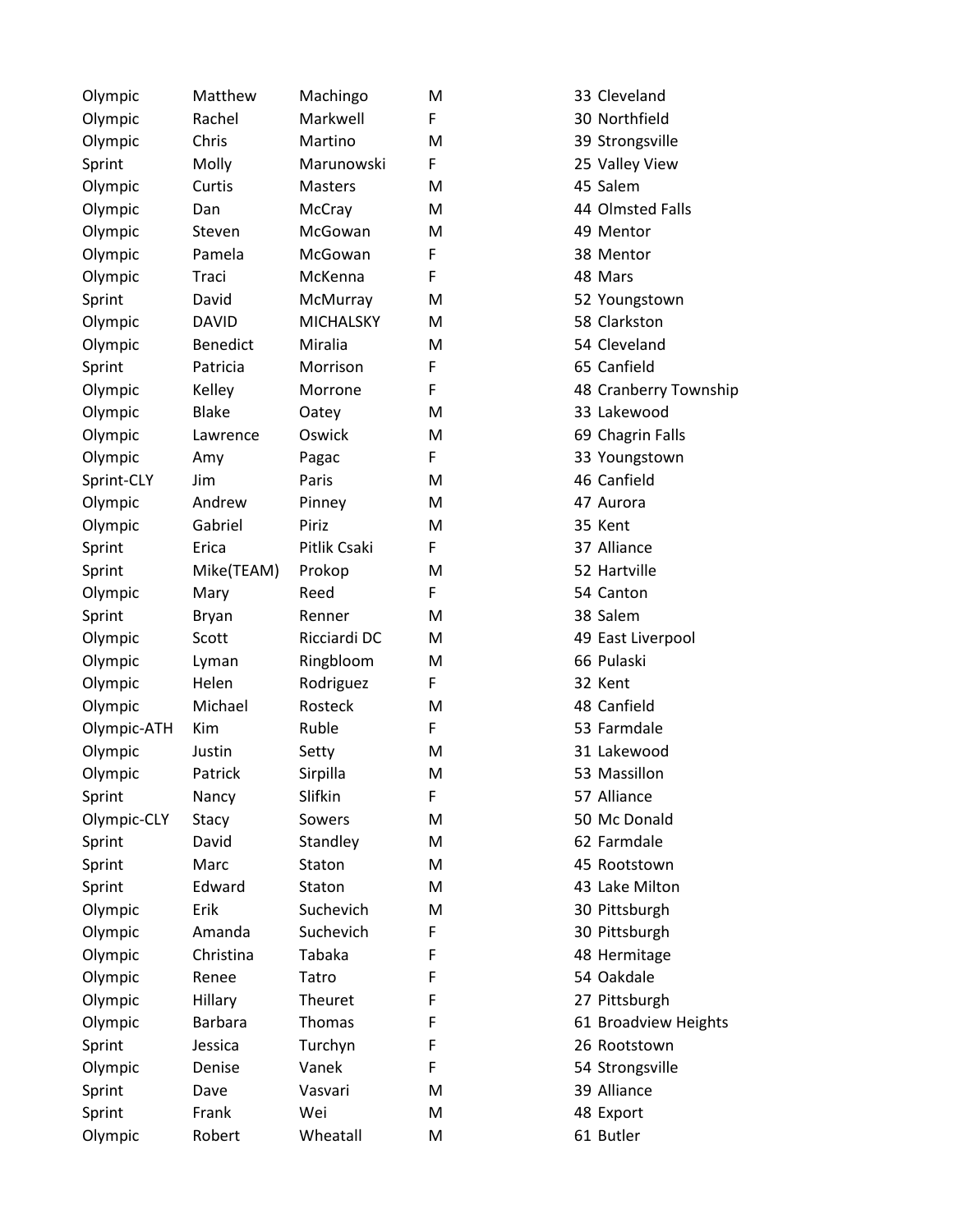Olympic Kim Zepp  $\mathsf F$ 41 Stow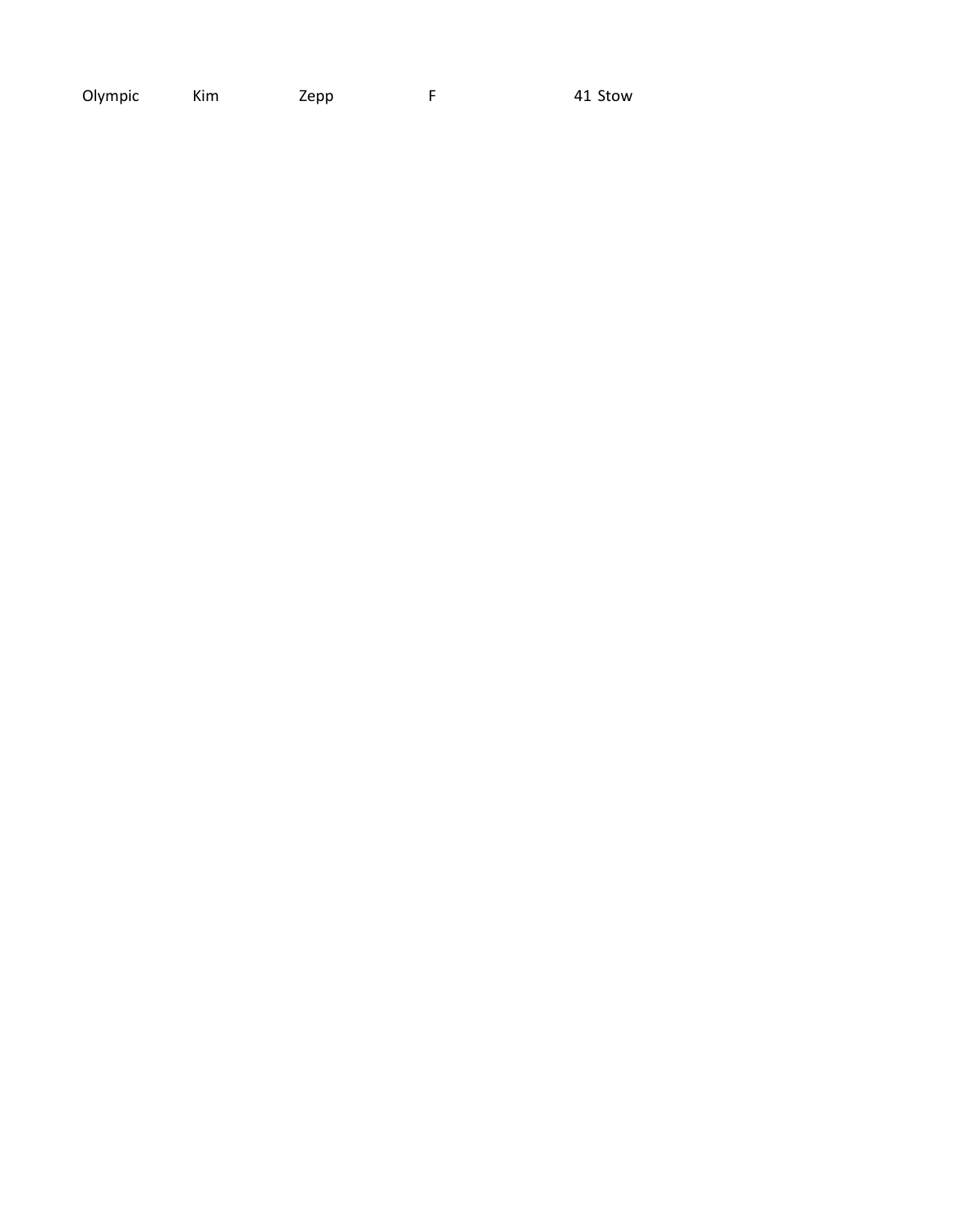| <b>REGION NAME</b> | AGE |    |  |
|--------------------|-----|----|--|
| Ohio               |     | 46 |  |
| Ohio               |     | 51 |  |
| Ohio               |     | 42 |  |
| Ohio               |     | 40 |  |
| Ohio               |     | 41 |  |
| Ohio               |     | 43 |  |
| Ohio               |     | 20 |  |
| Maryland           |     | 37 |  |
| Ohio               |     | 31 |  |
| Ohio               |     | 48 |  |
| Pennsylvania       |     | 36 |  |
| Ohio               |     | 39 |  |
| Ohio               |     | 27 |  |
| Pennsylvania       |     | 34 |  |
| Ohio               |     | 34 |  |
| Ohio               |     | 52 |  |
| Ohio               |     | 77 |  |
| Ohio               |     | 46 |  |
| Pennsylvania       |     | 50 |  |
| Ohio               |     | 42 |  |
| Ohio               |     | 35 |  |
| Ohio               |     | 27 |  |
| Ohio               |     | 25 |  |
| Ohio               |     | 49 |  |
| Ohio               |     | 23 |  |
| Ohio               |     | 45 |  |
| Ohio               |     | 48 |  |
| Ohio               |     | 25 |  |
| Ohio               |     | 26 |  |
| Ohio               |     | 42 |  |
| Ohio               |     | 49 |  |
| Ohio               |     | 49 |  |
| Ohio               |     | 50 |  |
| Ohio               |     | 27 |  |
| Ohio               |     | 53 |  |
| Ohio               |     | 20 |  |
| Ohio               |     | 50 |  |
| Ohio               |     | 32 |  |
| Ohio               |     | 31 |  |
| Ohio               |     | 48 |  |
| Ohio               |     | 43 |  |
| Ohio               |     | 40 |  |
| Ohio               |     | 56 |  |
| Ohio               |     | 59 |  |
| Ohio               |     | 49 |  |
| Ohio               |     | 46 |  |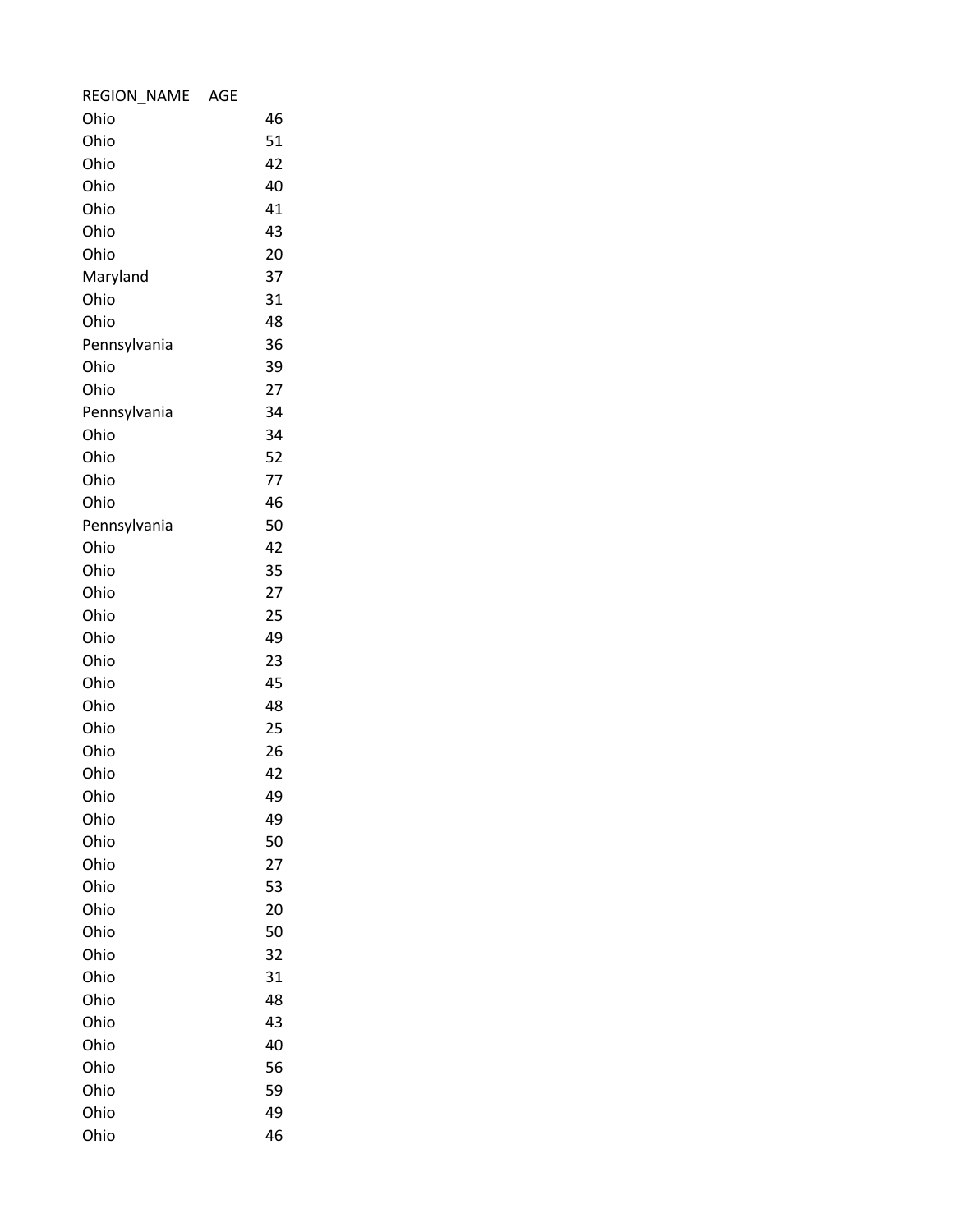| Ohio         | 32 |
|--------------|----|
| Ohio         | 30 |
| Ohio         | 38 |
| Ohio         | 24 |
| Ohio         | 44 |
| Ohio         | 43 |
| Ohio         | 48 |
| Ohio         | 37 |
| Pennsylvania | 48 |
| Ohio         | 52 |
| Michigan     | 58 |
| Ohio         | 54 |
| Ohio         | 65 |
| Pennsylvania | 48 |
| Ohio         | 33 |
| Ohio         | 69 |
| Ohio         | 33 |
| Ohio         | 45 |
| Ohio         | 47 |
| Ohio         | 35 |
| Ohio         | 37 |
| Ohio         | 51 |
| Ohio         | 54 |
| Ohio         | 37 |
| Ohio         | 49 |
| Pennsylvania | 66 |
| Ohio         | 32 |
| Ohio         | 47 |
| Ohio         | 53 |
| Ohio         | 31 |
| Ohio         | 51 |
| Ohio         | 56 |
| Ohio         | 49 |
| Ohio         | 61 |
| Ohio         | 45 |
| Ohio         | 42 |
| Pennsylvania | 29 |
| Pennsylvania | 29 |
| Pennsylvania | 47 |
| Pennsylvania | 53 |
| Pennsylvania | 27 |
| Ohio         | 60 |
| Ohio         | 26 |
| Ohio         | 44 |
| Ohio         | 39 |
| Pennsylvania | 48 |
| Pennsylvania | 60 |